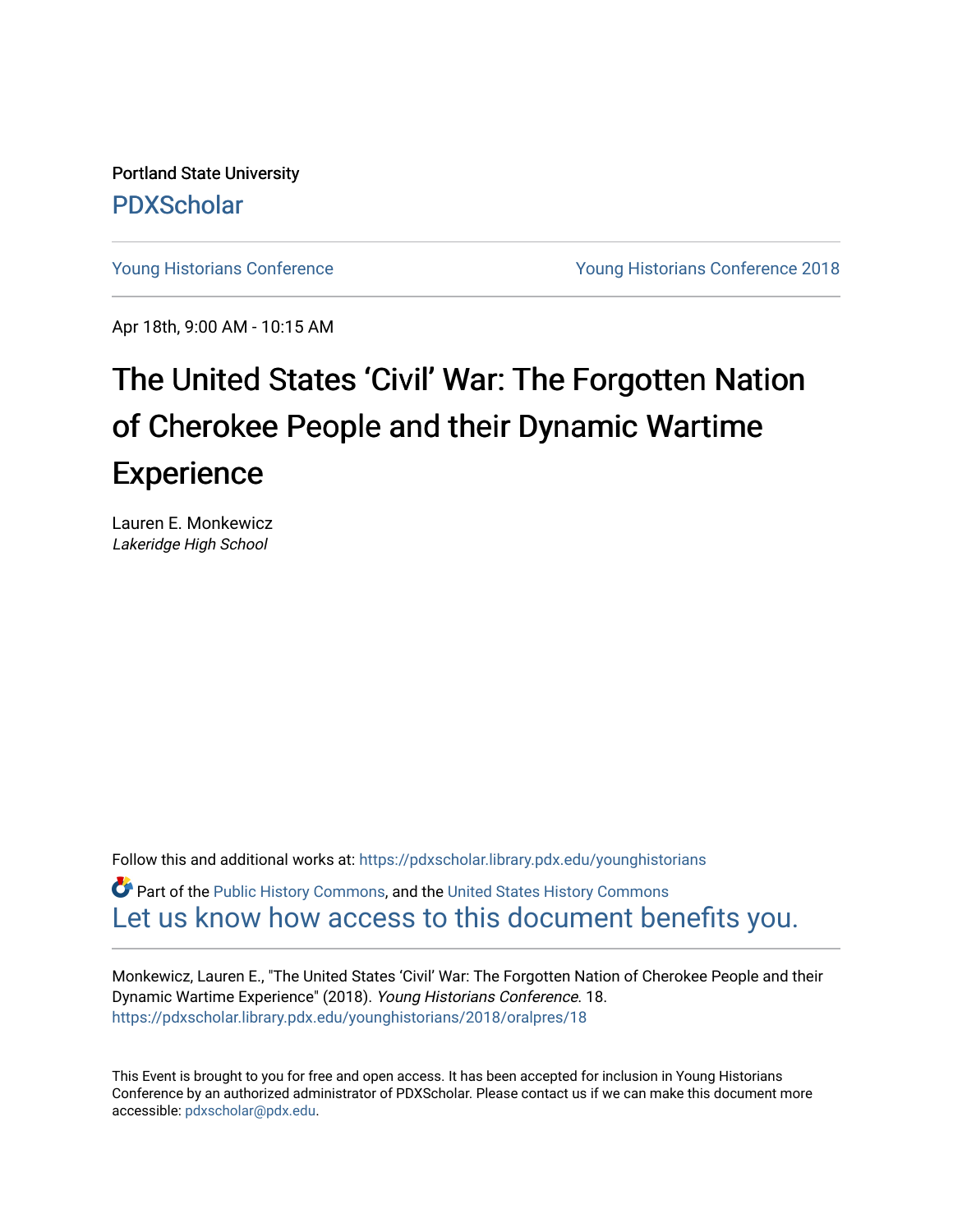## THE UNITED STATES 'CIVIL' WAR: THE FORGOTTEN NATION OF CHEROKEE PEOPLE AND THEIR DYNAMIC WARTIME EXPERIENCE

Lauren E. Monkewicz

Dr. Karen E. Hoppes History 203 -- History Issues and Research Portland State University Challenge Program March 14, 2018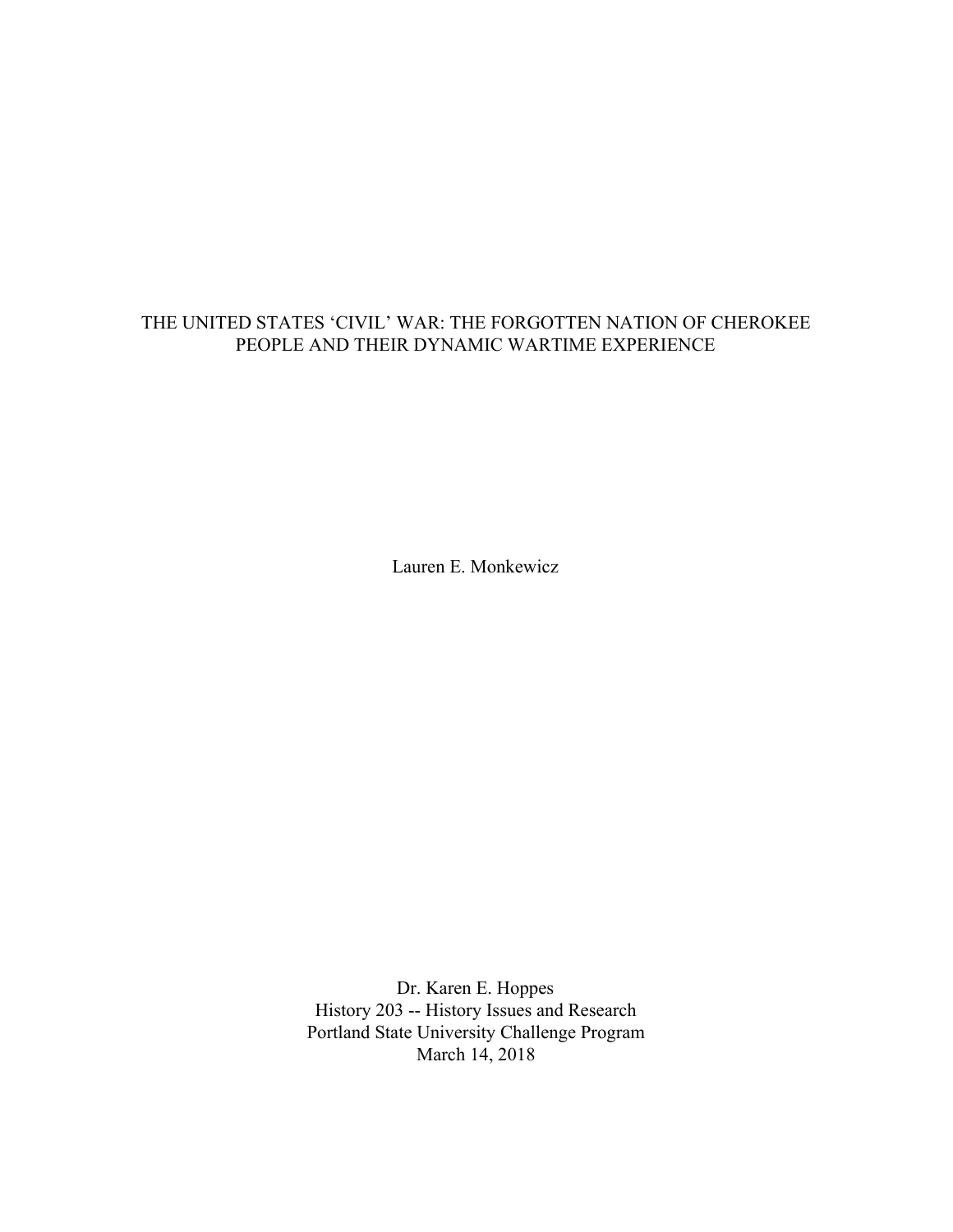## THE UNITED STATES 'CIVIL' WAR: THE FORGOTTEN NATION OF CHEROKEE PEOPLE AND THEIR DYNAMIC WARTIME EXPERIENCE

The selected narrative of the United States Civil War changes drastically depending on the region in which it is told, but while the story itself may emphasize different heroes or villains, the players are always the same: the Union, the Confederacy, the slaves, and the freedmen. This popular narrative has slowly excluded the Native American nations<sup>1</sup> tied to the bloodshed, or in the very least, has minimized them to blurbs in the corners of textbooks. The reexamination of their intricate involvement prove worthwhile, as it provides virtually uncharted insight into the Civil War.

Amongst these forgotten combatants, the Cherokee Nation played a role in the conflict, and was immensely affected by the war itself. Similar to the conflict between the Union and the Confederacy, the roots of the struggle for the Cherokee Nation began long before the battles broke out. While hardships for the Cherokee Nation involving the Federal Government can be traced back to the eighteenth century, perhaps the most influential offense was the Trail of Tears. Beginning in 1830 with the Indian Removal Act, the massacre and relocation of the Cherokee

<sup>1</sup> There were a multitude of Native American nations that fought on either side of the United States Civil War, though the four most widely recognized nations are: Cherokee, Choctaw, Seminole, and Catawba. For more information on the divergent Native American nations in the United States Civil War, see: Hauptman, Laurence M. *Between Two Fires: American Indians in the Civil War* (New York: Free Press Paperbacks, 1996).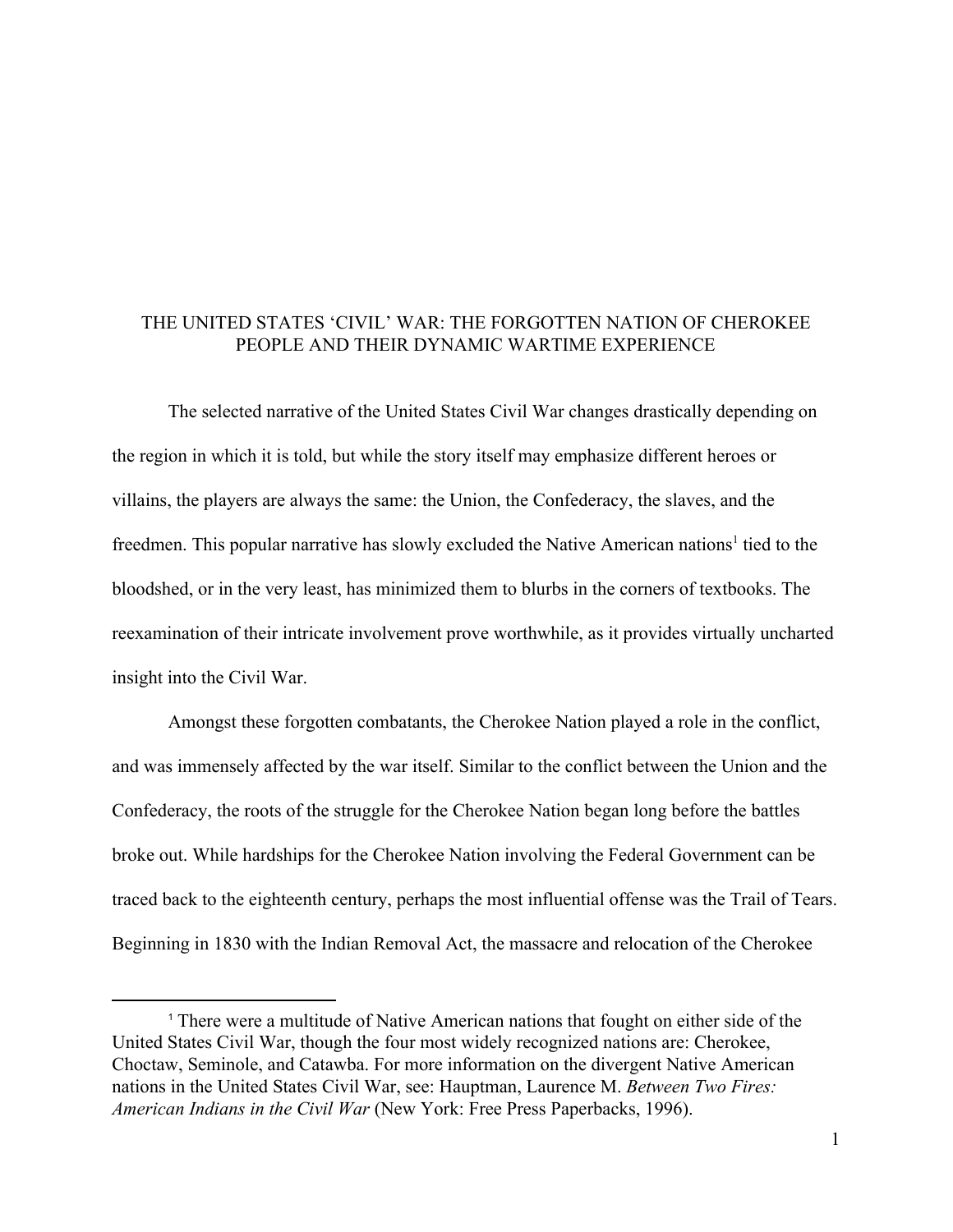Nation heightened the Federal Government's precedent of racism, betrayal, and mistreatment of indigenous peoples. The Indian Removal Act was passed despite both the Cherokee Nation's aid to President Andrew Jackson in the Battle of Horseshoe Bend<sup>2</sup> and the Supreme Court upholding of Cherokee sovereignty in 1831.<sup>3</sup> The inherent disregard of Cherokee human rights and national sovereignty pushed relations with the United States government to an all time low, and greatly influenced many Cherokee opinions on the American Civil War.

In addition to the strain it placed on the relationship between the Cherokee Nation and the Federal Government, the Trail of Tears took a heavy physical and emotional toll on the Cherokee people that influenced decisions and alliances well into the Civil War. Approximately 17,000 members of the Cherokee tribe were forced to leave their homes for "Indian Territory" in now present-day Oklahoma, and along the way as many as 4,000 died from illness and other afflictions. Wronged by the United States and scarred by the massacre, the Cherokee Nation began the decades leading up to the war in a period of instability.

The Trail of Tears and Indian Removal Act began the immense internal struggle of the Cherokee, but it was perpetuated by a number of other cultural factors. The relocation of the

<sup>2</sup> The Battle of Horseshoe Bend occured on March 27, 1814 between the Creek tribe and the United States of America over Native American autonomy. Joined by approximately 600 Native Americans, including Cherokee and Creek warriors, Andrew Jackson's victory granted him public favor in the United States. For more information, see, "The Battle of Horseshoe Bend: Collision of Cultures." National Parks Service.

<sup>3</sup> The Supreme Court Case *Worcester v. Georgia* and *Cherokee Nation v. Georgia* are seen as an important precedents in the history of the Cherokee Nation in establishing independence. After the denial of the federal injunction in *Cherokee Nation v. Georgia*, the Supreme Court of 1831 upheld the Cherokee Nation's status as a dependent nation. The next year, in *Worcester v. Georgia,* the Cherokee Nation's status was lifted to a sovereign nation, deeming the later Trail of Tears unconstitutional and illegal. For further reading, see "Cherokee Nation v. Georgia." LII / Legal Information Institute and "Worcester v. Georgia." LII / Legal Information Institute.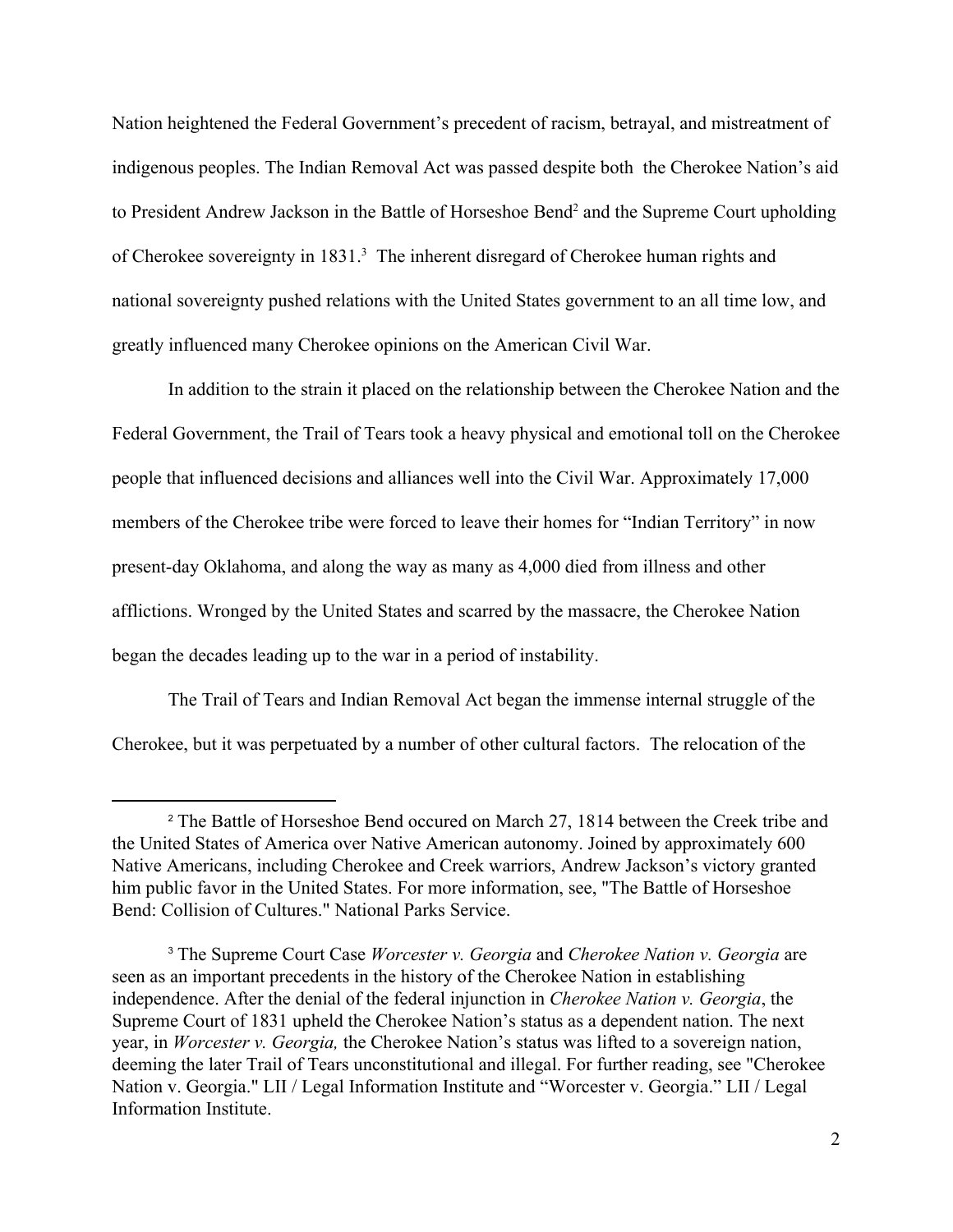Cherokee tribe brought the challenge of internal conflict to the nation, to the extent that the tribe bordered on it's own civil war. The intratribal division extended far beyond the simple choice of Union or Confederate -- the deeply rooted ideological rifts exposed by the war and relocation manifested animosity that would last for decades. Directly after the relocation, signs of the divide caused by the forced close quarters arose, and were amplified by the hardships of the time. The members of the Cherokee tribe who were relocated lived with members who had moved west long ago, and the differences were concrete: "The new Indian arrivals… squabbled with the Old Settlers, the Cherokee who had traveled west between 1818 and 1828." <sup>4</sup> After a decade of debate and internal conflict, the Cherokee of Oklahoma became the Cherokee Nation in 1846, but even with resolution, they were still set apart from the Eastern Cherokee Tribe of Tennessee. Moving into the war, the political state of the Cherokee Nation was relatively sound, but the history of dispute and hardship put the nation in a delicate position.

Not only did the political situation of the Cherokee Nation begin to influence the wartime dynamic, but the cultural situation did as well. A careful examination of relevant Cherokee culture is required to fully comprehend the tumultuous and influential nature of the pre-war atmosphere. The alteration of gender roles, for example, provides crucial insight as to the depth of the change in the decades before the conflict. Before the war, the Cherokee Nation maintained relatively more progressive gender roles than the United States did. Women were figures of authority in agriculture, thanks in part to the legend of the first man and woman, while men took charge of hunting. Moreover, women in the Cherokee Nation had certain specific political powers that were organized through the categories of "War Women" and "Beloved

<sup>4</sup> Burgan, Michael. *The Trail of Tears* (Minneapolis, MN: Compass Point Books, 2001),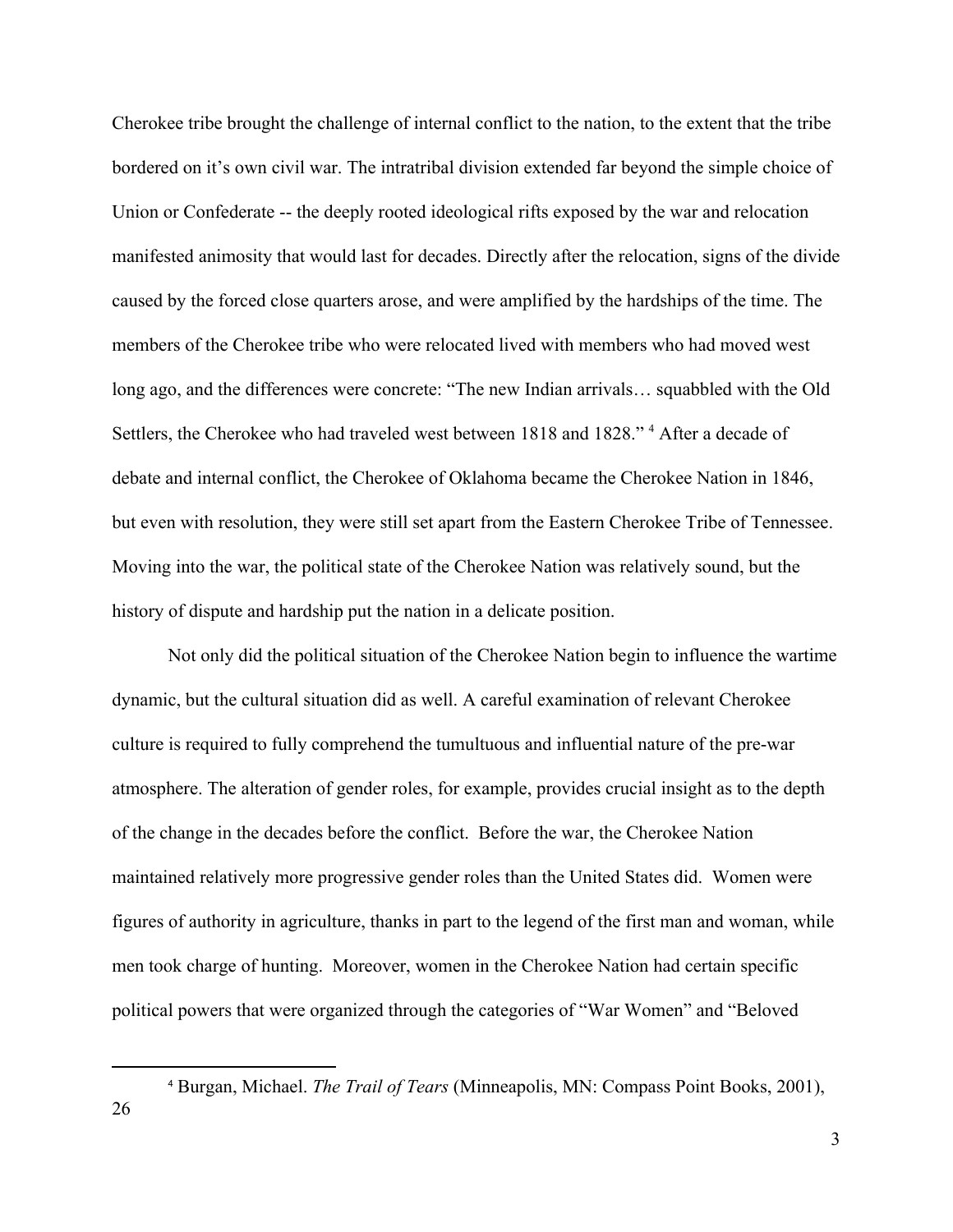Women." War women were able to decide the fates of war prisoners, while Beloved Women had the respect of the nation and could voice influential opinions.<sup>5</sup> Aside from political power, the Cherokee society was matrilocal and matrilineal, which was a radically different gender structure from other western societies like the United States. Women in pre-war Cherokee society were in many ways more powerful than women in the United States at the time, and the war contributed to the momentum of equality. "The crisis of the Civil War empowered women in the Cherokee Nation because they had to assume new responsibilities..." <sup>6</sup> However, despite this increase in responsibility, the equalization of gender roles was a concept as ambiguous as race was during the war. "At the same time, the Civil War reinforced older Cherokee gender roles… by emphasizing the role of men as warriors."<sup>7</sup> Combat served to reinforce the concept of violence and power as a masculine trait, moving the Cherokee nation away from equality. In terms of gender, this heightened demand for masculinity before the war was ultimately a regression and step towards assimilation of American culture.

Another significant part of Cherokee culture that tied the nation to the Civil War was slavery. The institution of slavery in the Cherokee nation differed in some ways from that of slavery in the United States, but the basis was the same: racism, specifically against African

<sup>&</sup>lt;sup>5</sup> These two groups of women were purely political and remained influential until the late 19th century. Though instrumental to women's' roles in Cherokee politics, they focused mainly on native american removal crises. For more information, see Miles, Tiya."Circular Reasoning: Recentering Cherokee Women in the Antiremoval Campaign." *American Quarterly* 61, (June 2009), p 224 Accessed February 25, 2018.

<sup>6</sup> Johnston, Carolyn. *Cherokee Women in Crisis: Trail of Tears, Civil War, and Allotment, 1838-1907* (Tuscaloosa: University of Alabama Press, 2003), 83.

<sup>7</sup> *Ibid*, 81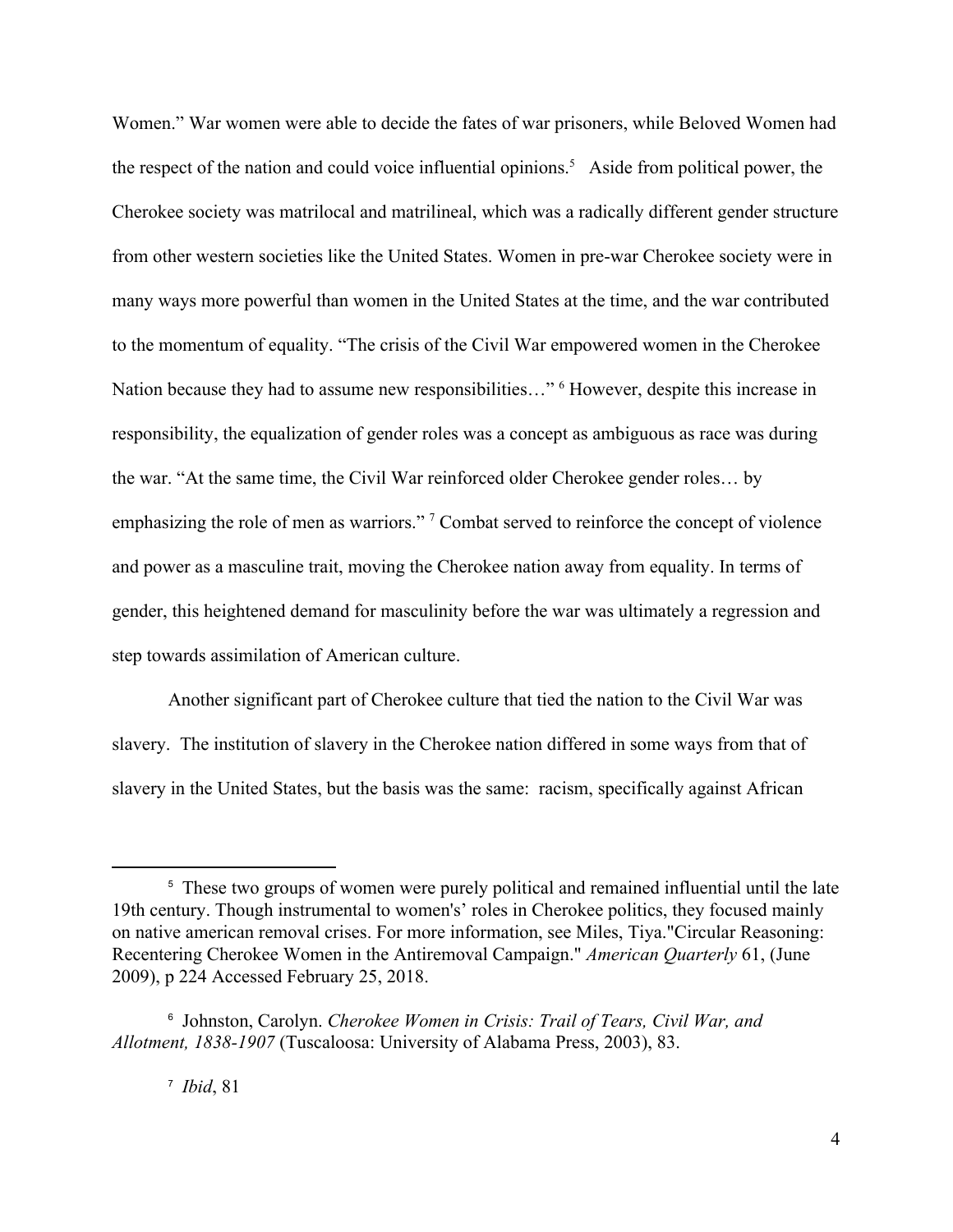Americans. Fiercely traditional values of race, defined by blood, were upheld by the Cherokee Nation in the decades leading up to the war. In the 1840s and 50s, the passage of laws forbidding interracial marriage, literacy, and paid labor for African Americans demonstrated that the Cherokee concept of lineage and race "has fallen prey to the prevalent racial ideologies of nineteenth-century Euroamericans, who held that race was an inherent biological factor."<sup>8</sup> This connection that slavery forged between the Cherokee nation and the South influenced the division between Cherokee political leanings in the Civil War.

The Cherokee Nation's opposing opinions on slavery were ultimately more influential to the course of the war than the actual institution of the slavery. After relocation, the Cherokee Nation struggled with division, but the topic of race was by far the most controversial issue. The strongest indicator as to the extent of this duality is the formation of two separate secret societies. The Keetoowah Nighthawk Society and the Knights of the Golden Circle were essentially opposites of one another, basing themselves on different opinions of slavery and racial equality. Knights of the Golden Circle made being pro-slavery a membership requirement and focused on expanding the Anglo-American lifestyle, widely favoring assimilation and cooperation with other slave holding entities, like the South. On the other hand, the Keetoowah Nighthawk Society fought for racial equality and embraced Cherokee traditionalism. Such was the standing of the two societies that prominent Confederate Cherokee leader Stand Watie was a member of the Knights of the Golden Circle, and Chief John Ross frequently associated himself with the Keetoowah Nighthawk Society.

<sup>8</sup> Sturm, Circe. *Blood politics: Race, Culture, and Identity in the Cherokee Nation of Oklahoma* (Los Angeles: University of California Press, 1967), 53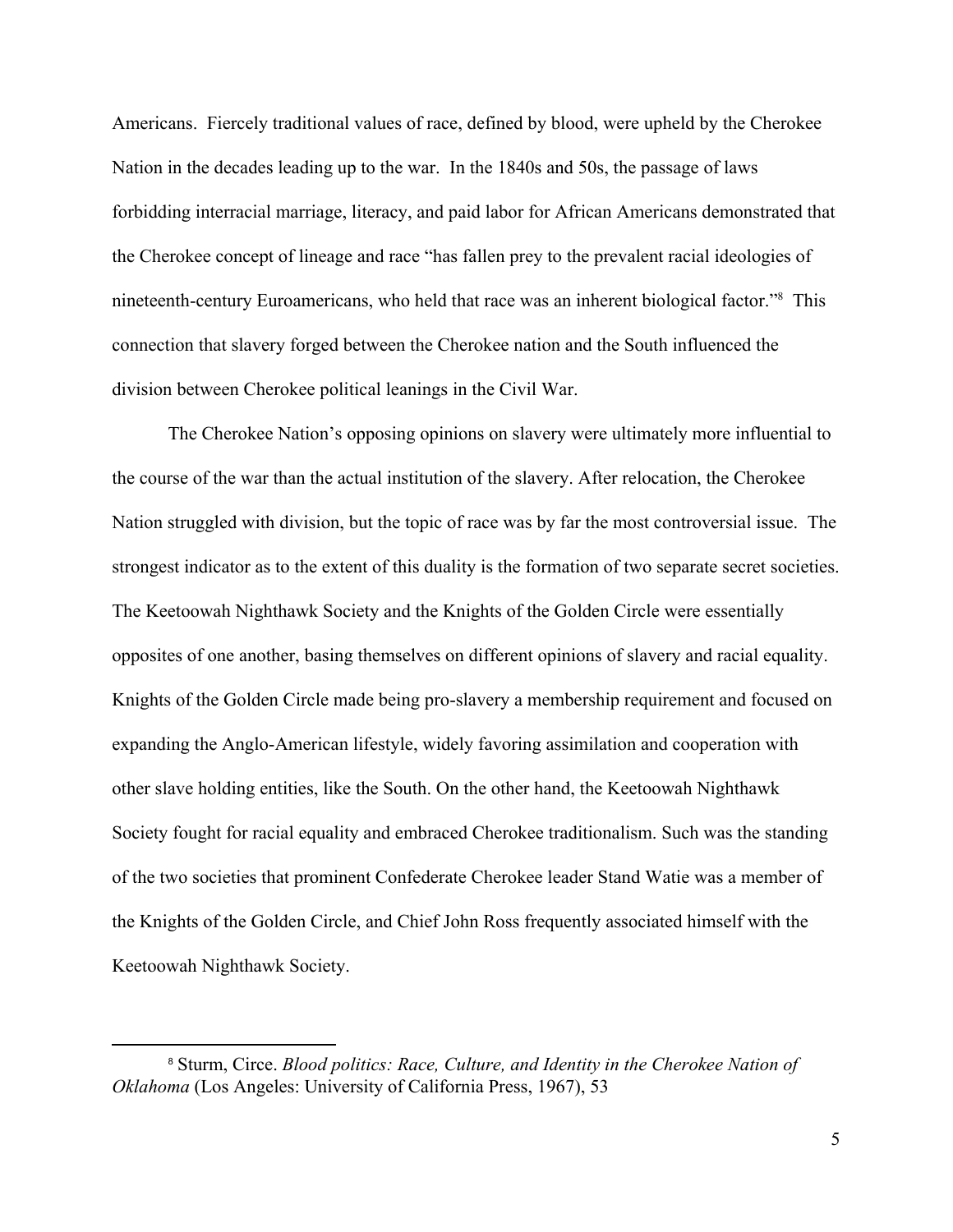As the nation inched towards the brink of war, the two societies began to tie their Cherokee issues to those of the United States, and parallels were drawn to the Union and Confederacy. The clash between the societies was often an issue that the Cherokee Nation at large debated. "[The Keetoowah Nighthawk Society's] ideology put them at odds with the Knights of the Golden Circle and led to political clashes when each side tried to dictate how the Cherokee Nation would be run."<sup>9</sup> The two societies embodied the racial and cultural turmoil of the Cherokee Nation during the Civil War.

This new onslaught of internal challenges surrounding race, politics, and gender became increasingly connected to and exasperated by alliances in the war. The Cherokee for the most part favored the Confederacy, but a significant and outspoken minority prefered the Union or pacifism. While relations with the American Federal Government were strained, a number of Cherokee people had ideological issues with the Confederacy, or simply wanted to remain neutral in the best interest of the nation. Seeing themselves as a sovereign entity, many agreed with Chief John Ross when he highlighted the negative consequences of getting involved:

> There is no reason why we should split up and become involved in internal strife and violence on account of the political condition of the States. We should really have nothing to do with them but remain quiet and observe those relations of peace and friendship towards all the people of the States imposed by our treaties. By this means alone we can avoid all cause for hostility from either section of the country and upon this policy we ought all to be able to attend our ordinary affairs and avoid all causes of strife amongst ourselves. <sup>10</sup>

<sup>9</sup> Minges, Patrick. *Slavery in the Cherokee Nation: The Keetoowah Society and The Defining of a People, 1855-1867* (London: Routledge, 2003), 2

<sup>10</sup> *Cherokee Women in Crisis: Trail of Tears, Civil War, and Allotment, 1838-1907* (Tuscaloosa: University of Alabama Press, 2003) p. 81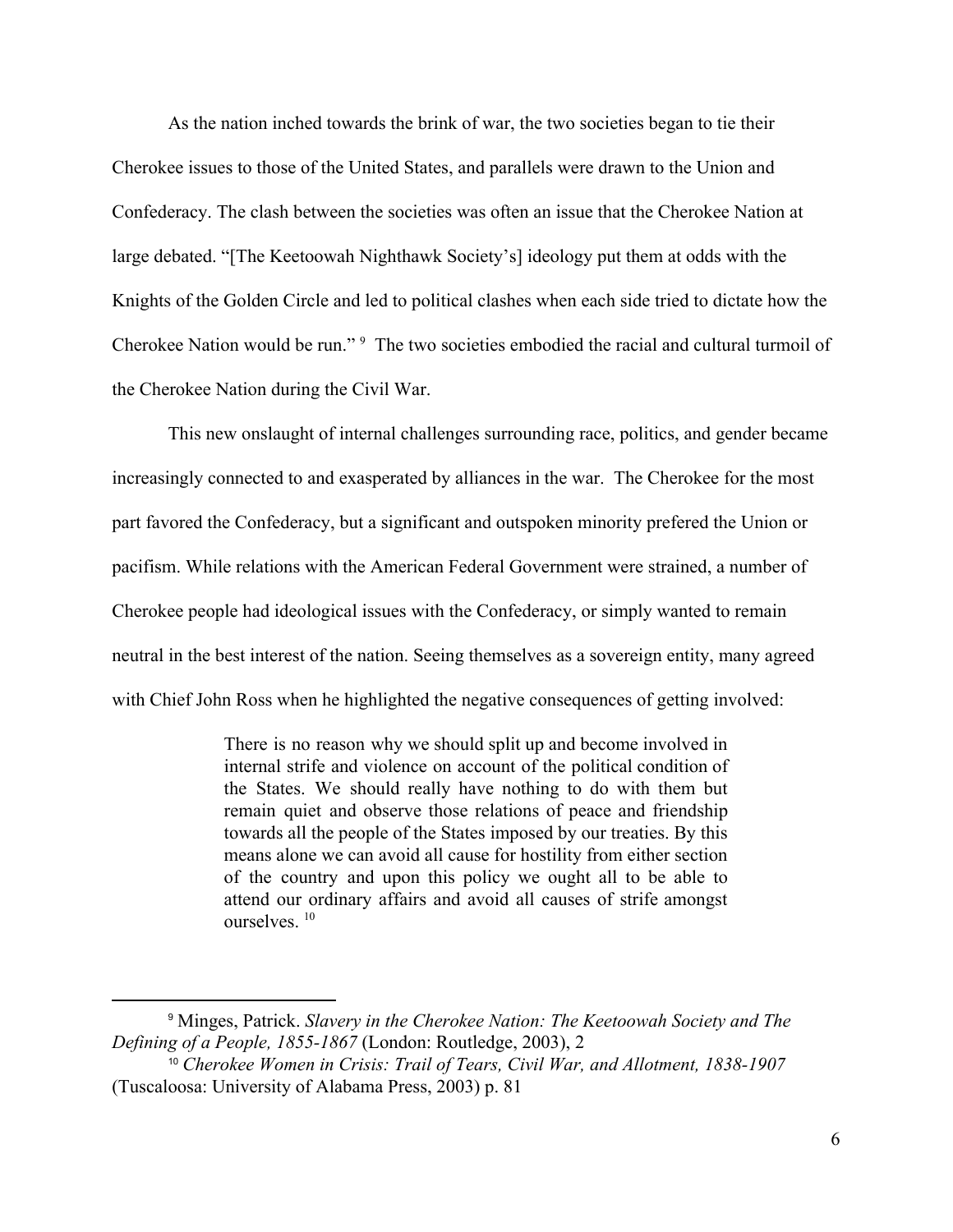Chief John Ross was an influential figure in the Cherokee Nation, and his push for neutrality was not taken lightly by neither the Confederates nor the Union. A number of Confederate emissaries were sent to gain Ross's allegiance, though his firm decision was not easily swayed.

To convince Chief John Ross that the Cherokee Nation should abandon neutrality, the Confederacy used a mixture of threats and bribes or appeasements. The main emissary and connection between the two parties was Albert Pike who was the Confederate Commissioner of Indian Affairs. Pike first began his attempts to sway Ross by threatening to appeal to Cherokee dissenters, which would destabilize Ross's position as chief. However, despite the threat, in no way did Pike underestimate Ross -- in fact, he thought the chief "shrewd."<sup>11</sup> Comprehending the power of his potential adversary, Pike's threats were short-lived. As negotiations progressed, Pike offered a number of things to the Cherokee Nation that made an alliance difficult for Ross to resist, including: Confederate protection, a special Confederate court and delegate seat in the House of Representatives, indefinite ownership of current lands and 500,000 reimbursement for any lost Neutral Lands, and assumption of annuity payments. Ultimately, these terms provide evidence that the Confederacy's emissaries and Pike worked to provide the long-denied deference (or the veneer of it) to Cherokee Nation.

<sup>11</sup> Moulton, Gary. "Chief John Ross During the Civil War," *Civil War History,* 19 (December 1973), 316.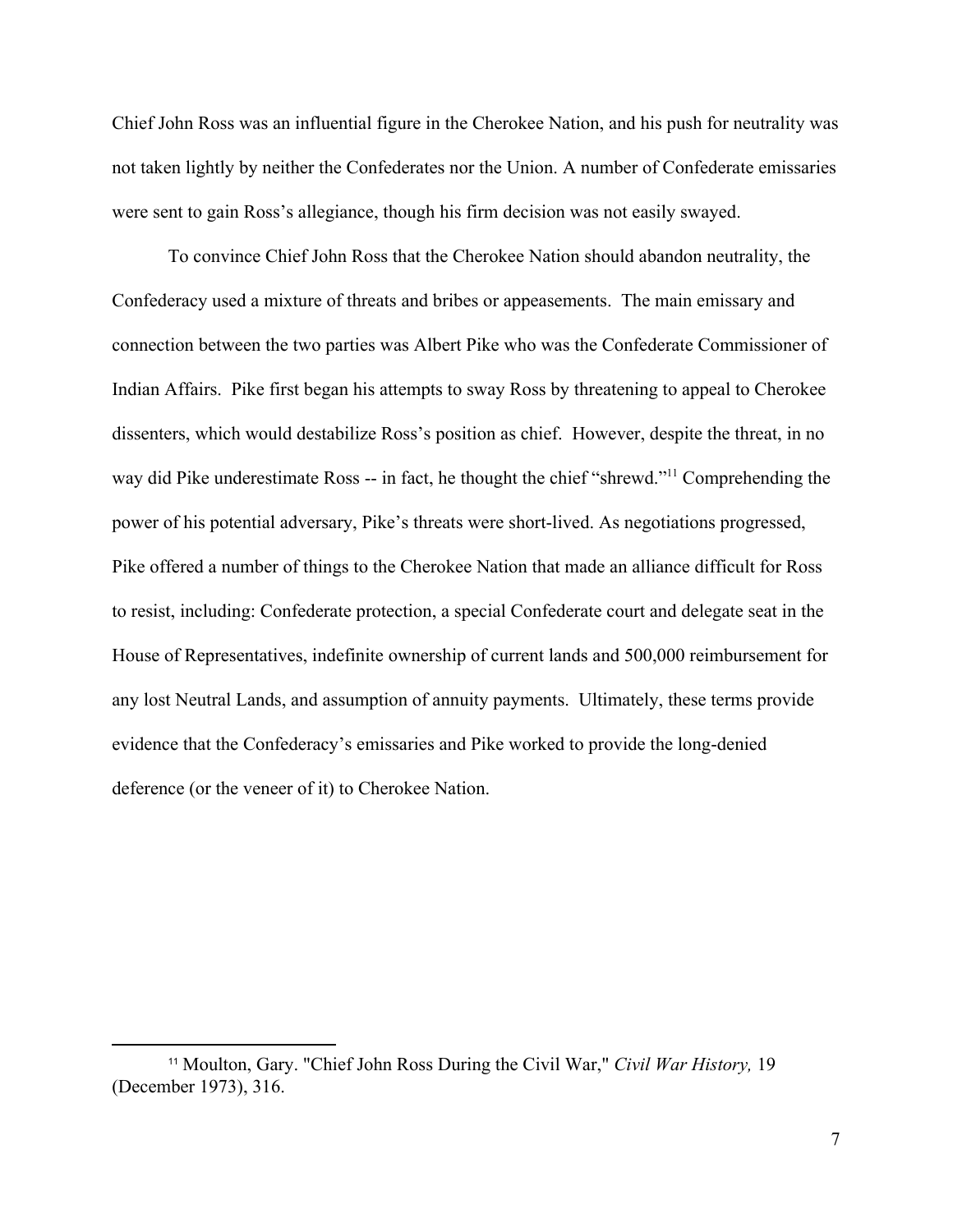As a result of the backlash, mounting pressure, and immense incentives<sup>12</sup> provided by the Confederacy, Chief John Ross was unable to resist a war so close to home. By siding with the Confederacy, Ross eased some of the worries of the South about Native American territory, but more importantly, he secured possible advantages for the Cherokee Nation, his first priority. "Above all it should be remembered that Ross's first loyalty was to the Cherokees. All other considerations, whether Union or Confederate, was secondary to his regard for his Nation." <sup>13</sup> This ideology was a common point for the Cherokee people in a time of instability and duality. The Cherokees may have been faced with a decision of alliances during the war, but the nation's allegiance was first and foremost to itself.

Union supporters and pacifists were widely the minority, and their influence dwindled even further after the cause was abandoned by Chief John Ross. The majority of the Cherokee Nation widely favored the Confederacy for a number of reasons. At the time of the war, there were approximately 21,000 members of the Cherokee Nation, and by the time the war ended, around 3,000 had served as soldiers in the Confederate army. In light of the numerous wrongs committed by the Federal Government against the Cherokee Nation, a large number of the Cherokee people held a certain disdain for the Union, and could not bring themselves to support it. Moreover, the Cherokee Nation's location in the South combined with the fierce push towards Native American assimilation at the time made the two allegedly sovereign entities more

<sup>&</sup>lt;sup>12</sup> The Confederacy and Pike additionally promised to the Cherokee increased sovereignty and financial compensation that they had been demanding for years, to no avail, from the Federal Government. The treaty that outlined these incentives, however, was loosely abided by and for the most part disregarded by the Confederate government as the war progressed. For more information, see Moulton, Gary. "Chief John Ross During the Civil War," *Civil War History* 19, (1973).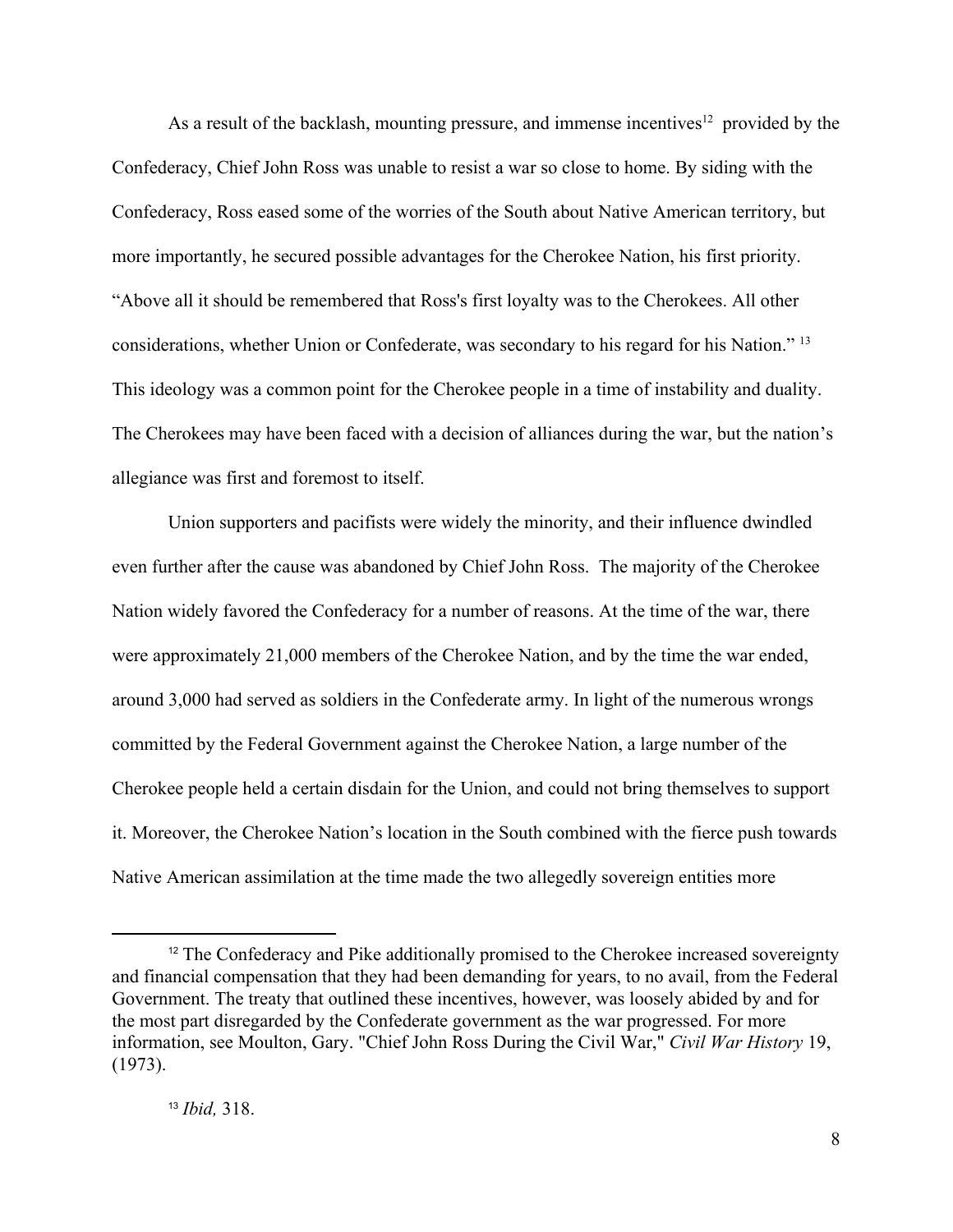amicable than ever. With the impending threat of potential Confederate invasion and the example of other native American tribes signing treaties with the rebels, political pressure mounted. <sup>14</sup>

Political ties and opinions were not the only push in favor of the Confederacy, however, as the dawn of war only seem to reinforce shared racial attitudes between the Cherokee Nation and the South:

> The Nation...chose to uphold and strengthen older racial divisions in the Cherokee society and create a hierarchy of legal citizenship. The Cherokees fought against admitting former slaves into Cherokee citizenship and did so only at the insistence of federal authorities. Once the Cherokees capitulated to American demands to extend citizenship to freed people, the Cherokee legislation resolved to keep freed people separate from other citizens of the Nation<sup>15</sup>

This reinforcement of slavery strengthened the ties between the Cherokee people and the

Confederacy, and served to deepen the internal divide amongst the Cherokee people. The

combination of this attitude, political incentives, and the push for assimilation was enough for a

number of Cherokee people to take up arms and fight the Confederate's two front battle.<sup>16</sup>

For the most part, the Cherokee participation in the Civil War was on the Confederate

side, and was fought simultaneously in divergent theaters: the Trans-Mississippi Theater and the

Western Theater. The war in the Trans-Mississippi Theater was led by Stand Watie, while

<sup>&</sup>lt;sup>14</sup> The tribes that had early signed treaties with the Confederacy by March 1861 were the Choctaw and Chickasaw Nations. For more information, see Myles, Shingoose. *The Civil War Within the Civil War: The Cherokee Nation and the Third Indian Home Guard in the United States Civil War*, Master's Thesis, University of Saskatchewan, (2017), 27

<sup>15</sup> *Race and the Cherokee Nation Sovereignty in the Nineteenth Century* (Jackson: University Press of Mississippi, 2013), 74.

<sup>&</sup>lt;sup>16</sup> In general, the Cherokee people granted slaves more civil and legal liberties than Southern slaves were granted. For more information, see Minges, 3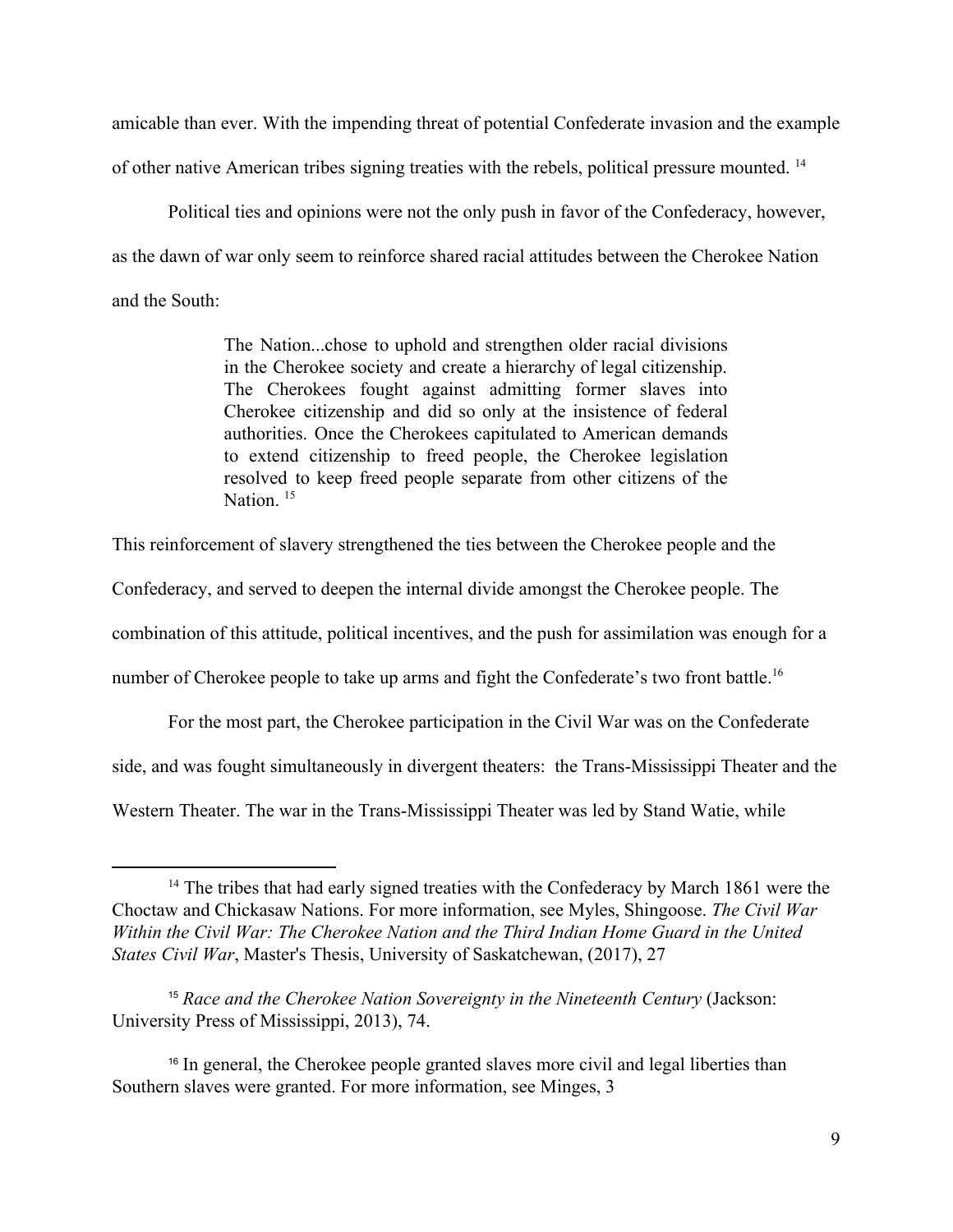William Holland Thomas led forces in the Western Theater -- the territory that the Native Americans were forced to relocate to. Amongst the two, the Trans-Mississippi Theater is perhaps more historically significant, as it hosted more battles and had more soldiers<sup>17</sup> than the Western Theater, increasing its impact on the war at large.

A complete comprehension of Confederate Cherokees in the war requires an examination of the Cherokee Confederate leader, Stand Watie. During and before the war, Watie was highly involved in intratribal and external conflict. As a "mixed blood"<sup>18</sup> Cherokee, and a member of the Treaty Party<sup>19</sup> and the Knights of the Golden Circle, Stand Watie fit the profile of Confederate Cherokees well. In fact, Watie embodied the spirit of Confederate Cherokees so completely that it led to a number of rifts involving Chief John Ross, who was essentially his ideological opposite. Feuds were frequent between the two leaders, and rose to violence occasionally. In 1863, it escalated to a climax when Stand Watie burned down Rose Cottage, Ross's house.<sup>20</sup> However, despite the intensity of the feud and extreme differences in beliefs, the common goal was the advancement of the Cherokee agenda.

<sup>17</sup> Overall, ten battles were fought in the Trans-Mississippi theater, with a total of 12 Cherokee regiments in all fighting.

<sup>18</sup> As Cherokee culture was further assimilated to the Southern United States, the issue of blood became a major point of division for the Cherokee. "Mixed" versus "full" blooded Cherokee natives were divided socially and politically, between the two societies and later, the sides of the war. "Full" blooded were typically associated with the Keetoowah Nighthawk society and the Union. Such was the prevalence of this notion of blood that it made appearances in Cherokee legislature. For more information, see Sturm, Circe, 56

<sup>19</sup> Chavez, Will. "Stand Watie: Cherokee Leader and Confederate General," *Cherokee Phoenix*, (2008), Accessed February 25, 2018.

<sup>&</sup>lt;sup>20</sup> The Treaty Party was the group of Native American representatives that signed the Treaty of New Echota, which became the legal basis for the Trail of Tears.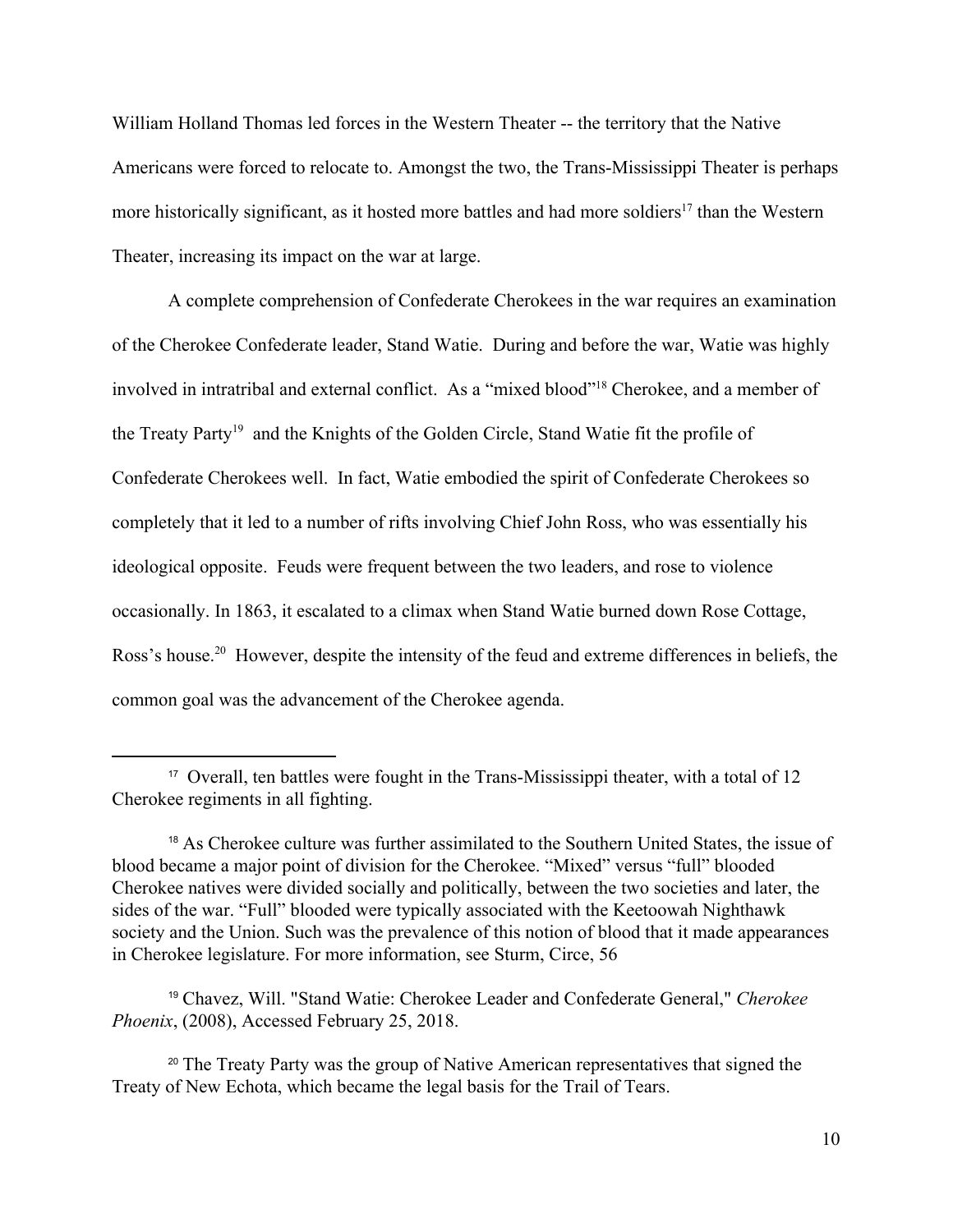The first major battle for the Cherokee Nation and Stand Watie was the Battle of Wilson's Creek in 1861. It was a prominent success for the Confederate Cherokees that established the power of Stand Watie's force, which fought in a number of battles throughout the war. The battle in which Cherokee Confederates influenced the war the most was the Battle of Pea Ridge, seeing as it was the largest battle they participated in. With nearly 800 Cherokee soldiers fighting alongside a number of tribes and Confederate soldiers, the battle was a significant event for the Cherokee Confederates. Moreover, the battle involved about 14,000 men overall, making it a prominent part of Civil War history, though it was an ultimate loss for the Confederacy. Stand Watie's Cherokee Confederate soldiers did not always fight in large-scale battles, however. A number of the skirmishes involving Stand Watie's troops were "guerilla raids within the Cherokee Nation." <sup>21</sup> During the war, any deviance from traditional methods of warfare was quickly attacked by the public, although Stand Watie remained devoted to the Confederate cause. Demonstrating the loyal nature of the Cherokee Nation's alliance with the Confederacy, Stand Watie was the last Confederate general to surrender on June 23, 1865. <sup>22</sup>

While Stand Watie's forces had a larger impact on the war as a whole, the events in the Western Theater were by no means irrelevant to the narrative of the war and the Cherokee people. William Holland Thomas's troops, about 1,125 men known as the 69th regiment, fought in a number of skirmishes -- the most notorious of which being their battle at Cedar Creek on October 19, 1864. Enraged by the death of beloved leader Astoogahtogeh during a battle,

<sup>21</sup> Clampitt, R. Bradley. *The Civil War and Reconstruction in Indian Territory* (Lincoln: University of Nebraska Press), 2015, 68.

<sup>22</sup> Fogelson, Raymond. *Handbook of North American Indians: Southeast*, 4 (Washington, D.C.: Smithsonian Institution, 2004), 125.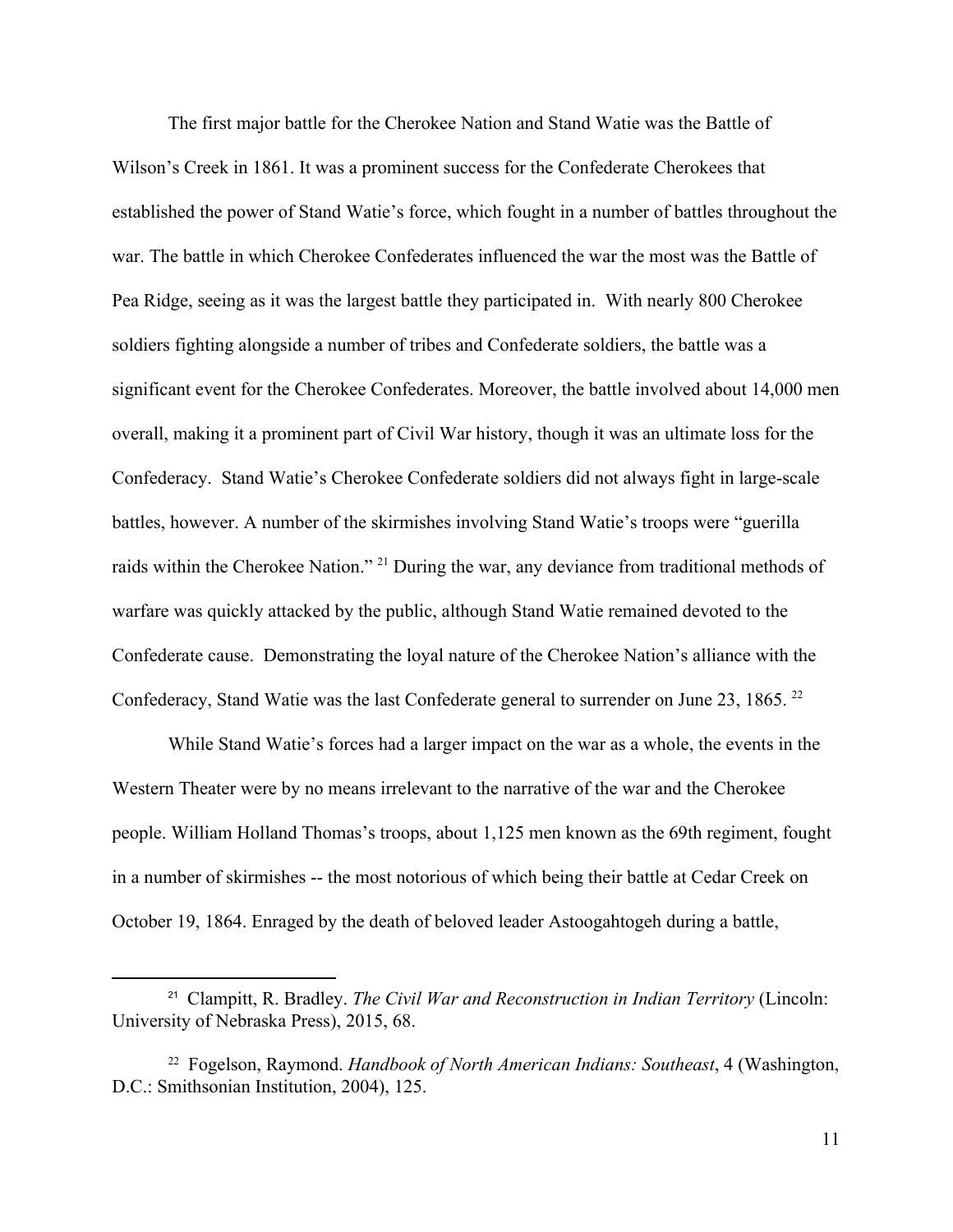Confederate Cherokee soldiers in the 69th regiment took revenge on Union soldiers by scalping the dead after the fighting was over. While the act increased the infamy of the regiment, it damaged the United States' public image of the Cherokee, and consequently Thomas ordered the scalps be buried with the bodies. Public image of the Cherokee also decreased during the war when another scalping incident occurred at Pea Ridge, were about a dozen of the 800 Cherokee scalped eight Union soldiers. After the battle, Confederate Brigadier General Albert Pike's report only encouraged this negative public image by using animalistic imagery to describe the actions of the Cherokee combatants: "'the Indians swarmed around the guns like bees, in great confusion, jabbering and yelling at a furious rate.'"<sup>23</sup> The Federal Government was similarly displeased to the extent that one general used the scalping incident as an argument for withdrawing financial aid after the war.

While the narrative of the Confederate Cherokees during the war represents the majority of the Cherokee people, it is imperative not to overlook those who still supported the Union. After Chief John Ross declared Confederate allegiancy and was jailed, a number of Union supporters still clung to their ideals and were prepared to fight. These dedicated few formed the Indian Home Guard, a company of Creek and Cherokee Soldiers (many of whom belonged to the Keetoowah Nighthawk Society) was formed in 1862. Many of the soldiers had previously been Confederate, and greater still were the numbers of ordinary men forced to adapt to a military life as the Cherokee people with limited options during the war. For the most part, the medley of tribes and soldiers known as the Indian Home Guard had a brief military history. Some factions

<sup>&</sup>lt;sup>23</sup> "Cherokees at Pea Ridge." Civil War Trust. Accessed February 25, 2018. https://www.civilwar.org/learn/articles/cherokees-pea-ridge.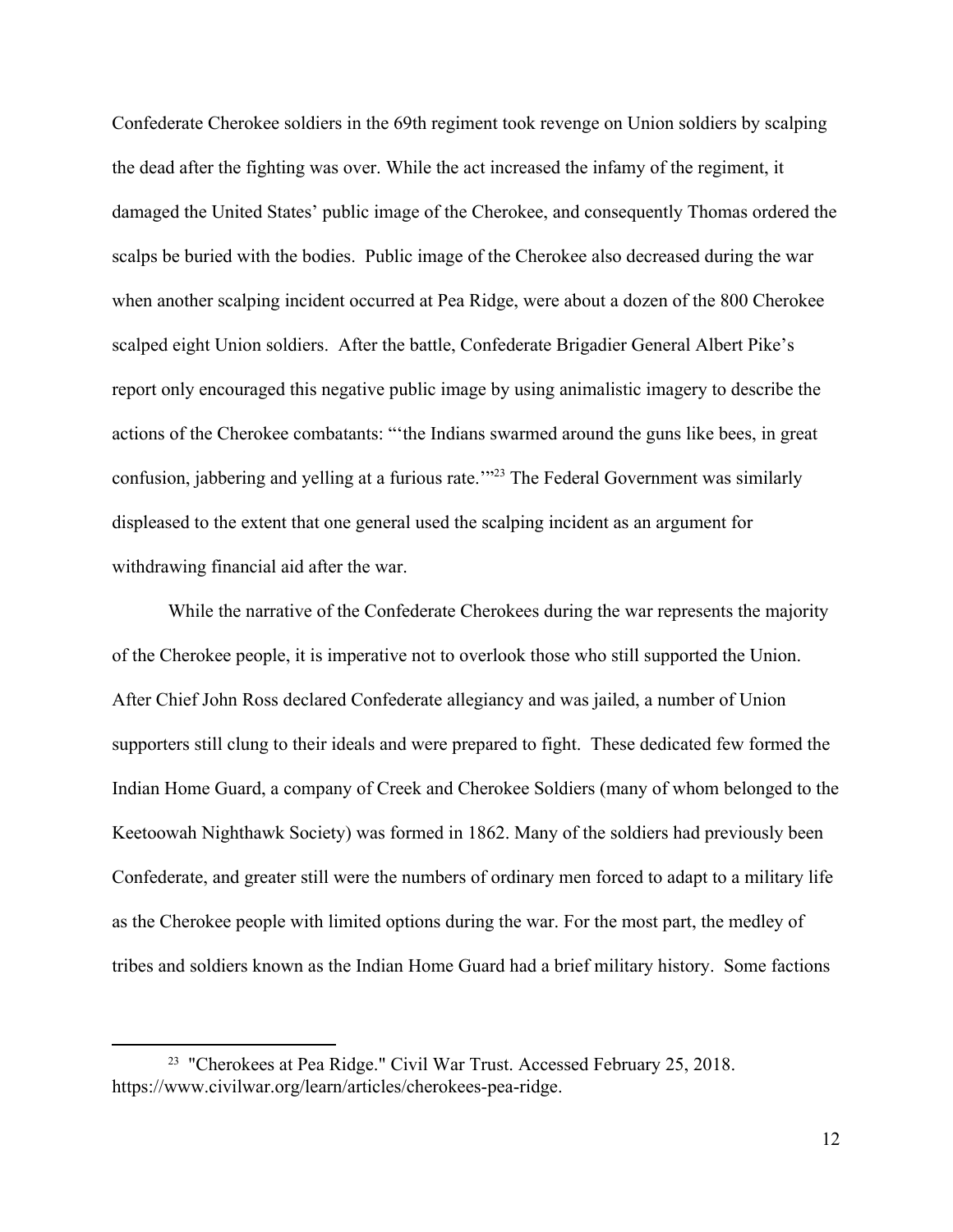of it, like the Fourth Indian Home Guard, were planned but never realized. Others, like the Second Indian Home Guard, had organizational difficulties due to internal debates and clashes. Others, however, were fairly successful, like the Third Indian Home Guard. Focusing mainly on scouting land, the group killed dozens of hostiles and briefly declared certain lands Federal, though they were representative of the minority native american opinion. However, despite the Indian Home Guard involvement on the Union's behalf, Union and Federal aid was lacking as the Cherokee were left to face the cold aftermath of the war.

As the war came to an end in 1865, the Cherokee Nation was largely excluded from any benefits of the treaties, and was forced into a difficult political situation. The loss of the Confederates meant the inability to validate any agreements of compensation between the Cherokee and the Confederacy. Additionally, the political and geographical rearrangement of the Cherokee Nation became an issue that left the Cherokee in a position more difficult than that of their pre-war situation. With William Holland Thomas in debt, it was left to the Federal Government to keep Cherokee land from creditors, which was accomplished by filing a lawsuit on the Cherokee's behalf. Unfortunately for the Cherokee people, this meant that the Federal Government once more gained ownership of certain parts of Cherokee land. Moreover, the reorganization of Cherokee land brought into question the legal status of the once Confederate Cherokee people, a grey area led the Federal Government to diminish their independence, "The Eastern Band of Cherokees [could]... own property, enter contracts and bring suits to court. But the Federal Government continued to treat the Cherokee as wards of the government."  $24$  The

<sup>24</sup> Rozema, Vicki. *Footsteps of the Cherokees: a Guide to the Eastern Homelands of the Cherokee Nation* (Winston-Salem, NC: John F. Blair 2007), 50.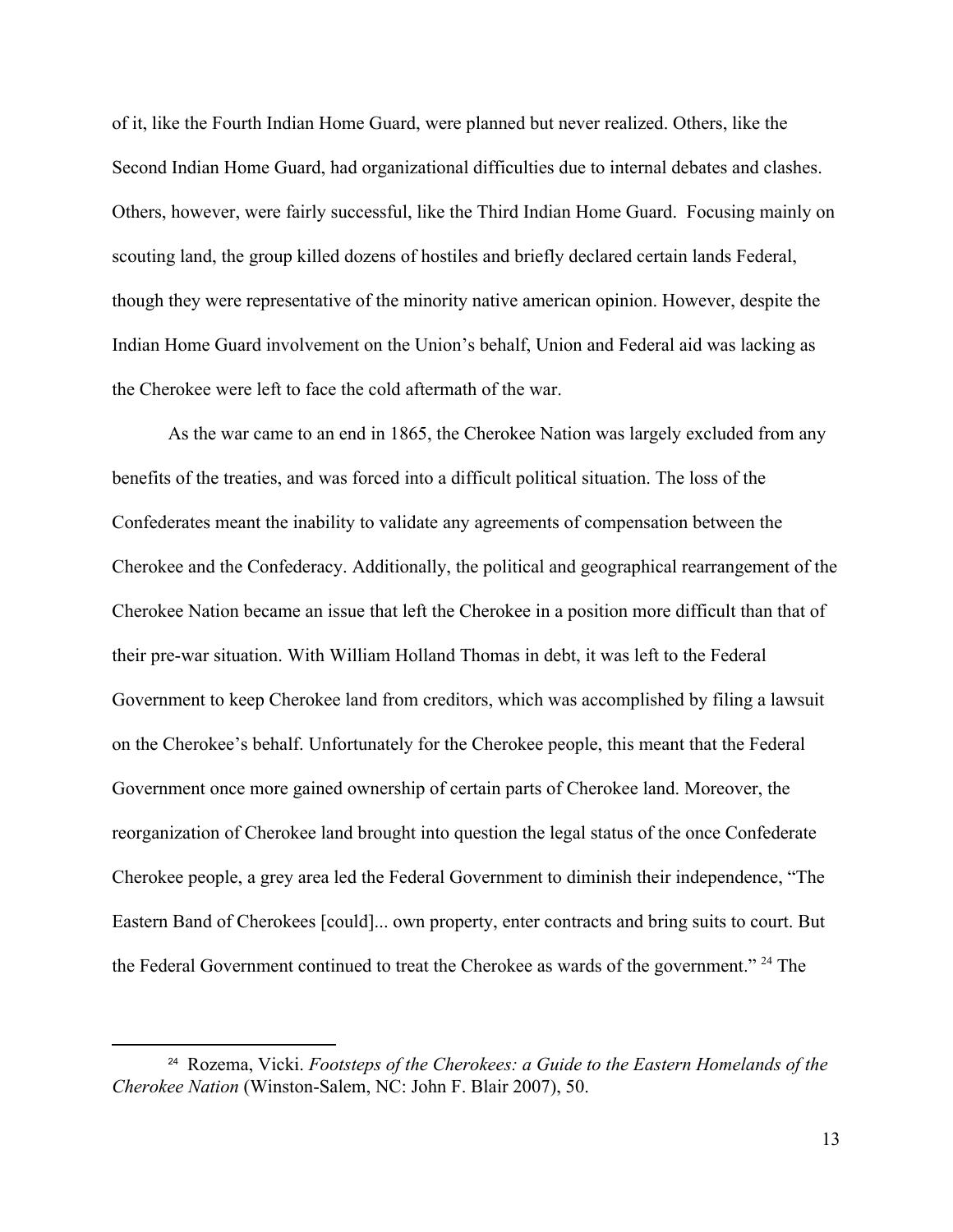combination of an epidemic and lacking independence and land resulted in extreme difficulties for the Cherokee people, making their "Reconstruction" period arguably one of the toughest.

The legal and fiscal difficulties were challenging, but for most Cherokee, the hardship Civil War extended beyond the battlefield or the courtroom. Division of opinion and war crimes ravaged families, and civilians faced multitudes of daily struggles. "In 1863 the combination of the American Civil War and intratribal factionalism… disrupted Cherokee family life, leaving one-third of adult women widows and one-fourth of the children orphans." <sup>25</sup> In addition to the death toll, the socio-economic changes brought by the Civil War made life difficult for many, or in the very least, drastically changed the traditional Cherokee way of life. Like many others, disease became a crisis for the Cherokee people, and smallpox in particular took the lives of many after the war. Moreover, the war amplified pre-existing struggles. "[The Cherokee people] faced numerous challenges due to wartime conditions in addition to the normal burdens of… life in a rural area. The uncertainty of supplies… and isolation caused by poor communication were magnified by the conflict."<sup>26</sup>

For the Cherokee Nation, the Civil War aftermath also brought a racial identity crisis that took the nation by surprise. In deciding how to handle the issue of race in particular, the Cherokee Nation struggled with conflicting opinions, and ultimately made certain decisions that were detrimental to the future of the nation. Accepting of slavery like most of the South, the Cherokee Nation passed conflicting legislature on the issue. After the war, the nation upheld their strict laws surrounding interracial marriage, while simultaneously granting new freedoms in

 $25$  Johnston, 72.

<sup>26</sup> Confer, 109.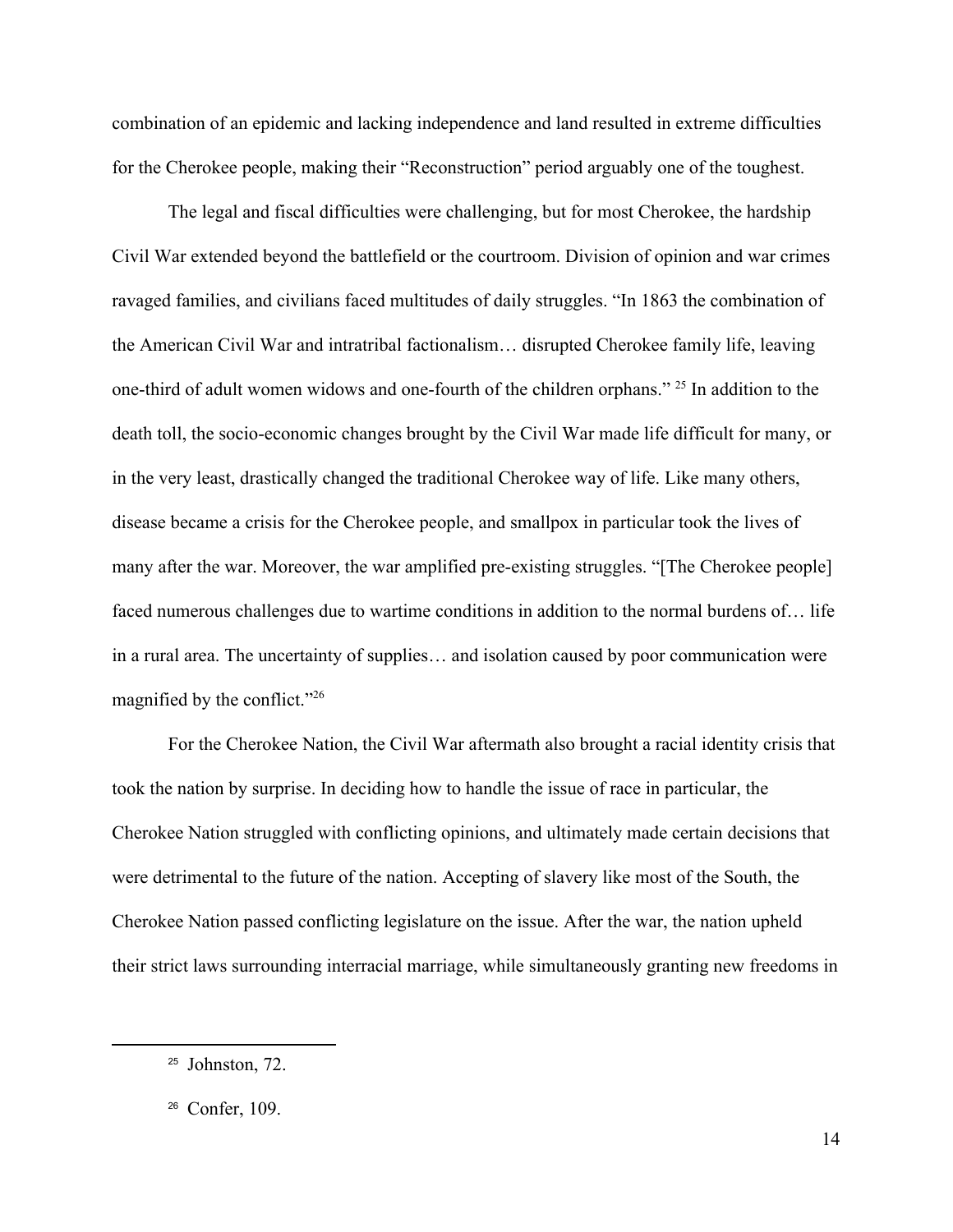trade and literacy. The issue on race was tumultuous at best, but in the end, the Cherokee Nation sided with the rest of the South once more by upholding racist legislature, "Cherokees had little incentive to produce citizens who had ties to people of African descent, a group that had little social, economic, or political power in the United States. The results of the Civil War seemed to confirm Cherokee efforts to pull away from people of African Descent." <sup>27</sup> If anything, the Civil War heightened tensions around race relations for the Cherokee Nation, and left the issue widely unresolved long after the conflict.

In addition to internal problems the Cherokee faced, external problems mounted. Damage to the pre-existing Federal relationship was only one portion of the issue -- American public opinion on the Cherokee Nation took a sharp turn immediately after the war. During and before the war, the conflict contributed to a public opinion of the tribe reshaped the long withstanding dynamic. As the rift between the North and the South grew, the soon-to-be Confederate states grew increasingly welcoming on a surface level of the Cherokee people. Examples of the alleged welcome can be traced through certain documents: The *Atlanta Weekly Intelligencer,* the only Atlanta newspaper to survive the Civil War, printed an issue in 1855 that tacked onto their title "Cherokee Advocate." <sup>28</sup> In 1861, Confederate Commissioner of Indian Affairs David Hubbard wrote a letter to Chief John Ross about the "mutual interests of [their] people." <sup>29</sup> However, after the war, pretenses of amicability were quickly dropped. Public opinion of the Cherokee people

<sup>27</sup> Yarbrough, 81.

<sup>28</sup> "Georgia Historic Newspapers." The Atlanta Weekly Intelligencer and Cherokee Advocate. (Atlanta and Marietta, Ga.) 1855-18??, August 17, 1855, Image 1 « Georgia Historic Newspapers. Accessed February 19, 2018.

<sup>29</sup> "Collection: John Ross Papers." Gilcrease Museum: Thomas Gilcrease Institute of American History and Art. Accessed February 19, 2018.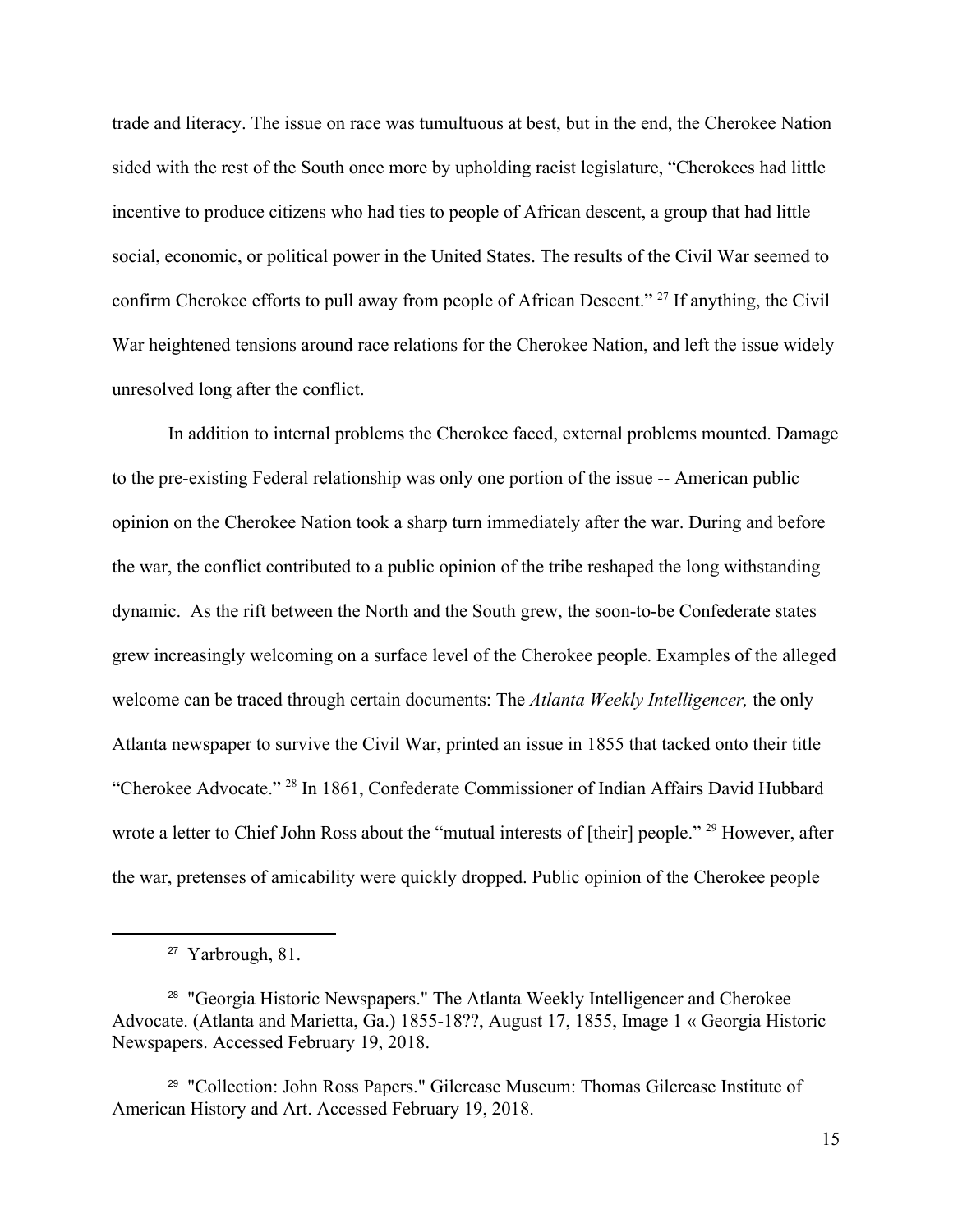still favored solely assimilation as demonstrated by reaction to events such as the scalping of Confederate soldiers, and the Confederate affiliations to the Knights of the Golden Circle society. The Civil War and negative opinion of Cherokee actions on the battlefield ultimately served to perpetuate the longstanding and damaging notion of American cultural supremacy.

The legacy of the Cherokee Nation in the Civil War is one of strife and duality. The Civil War's semi-permanent impact on the Cherokee Nation has been examined by a fair amount of scholars, but the Cherokee Nation's legacy within the war has largely been overlooked. Internally, the war was a battle between ideas of tradition and assimilation, war and peace, racism and equality. The American Civil War proved to be both a definitive adjustment of the Cherokee national identity and a challenge, forever leaving its mark on the nation's history. By posing questions regarding identity, citizenship, and treatment of other ethnicities, the Civil War asserted itself as an immense hardship. In addition to the significant internal change in the nation, the decades before and after the war demonstrated equally immense external change. Shifts in American and Cherokee legislature and public opinion reflect the fluidity of the nations' relationship, and the indelible connection between the two sovereign entities. The Cherokee experience in the Civil War was a near microcosm of the American experience. This bond is one of many reasons that makes the exclusion of the Cherokee Nation and people from the common narrative of the Civil War is a profound oversight. The level of Cherokee independence has been largely glossed over, though it merits attention from the United States narrative.

> These Natives were not merely pawns or victims of white America's actions. Despite strong pressures from outside interest - local, state, and federal -- and unfair and oppressive treatment meted out to them, American Indians often managed to maintain their sovereignty and retain considerable control over their own destiny. Historians may, in retrospect, point out diplomatic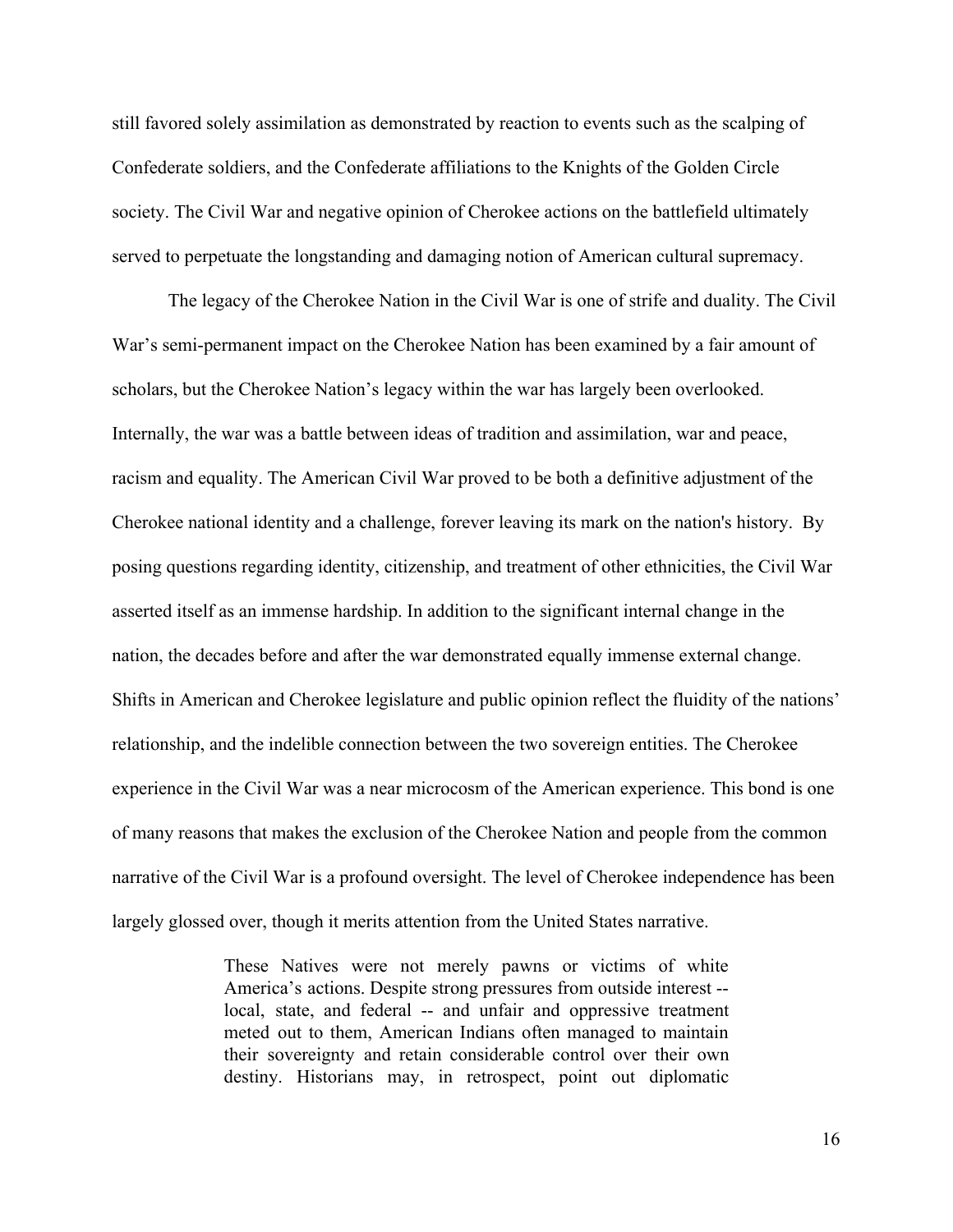blunders and errors of judgment, but the more important point is that these choices, right or wrong, were made by the Indians. <sup>30</sup>

Thus far, the Cherokee narrative has been placed into two categories: research on Cherokee culture and experience alone, or research on the United States' impact with the Cherokee nation. Seldom is the actual relationship between the two examined in a mutual light that acknowledges both United States' influence on the Cherokee and Cherokee influence on the United States. The Cherokee Nation is not a blip in the United States' narrative nor vice versa -- the true value of the research lies in the pursuit of a complete comprehension of the dynamic.

<sup>30</sup> Confer, 5.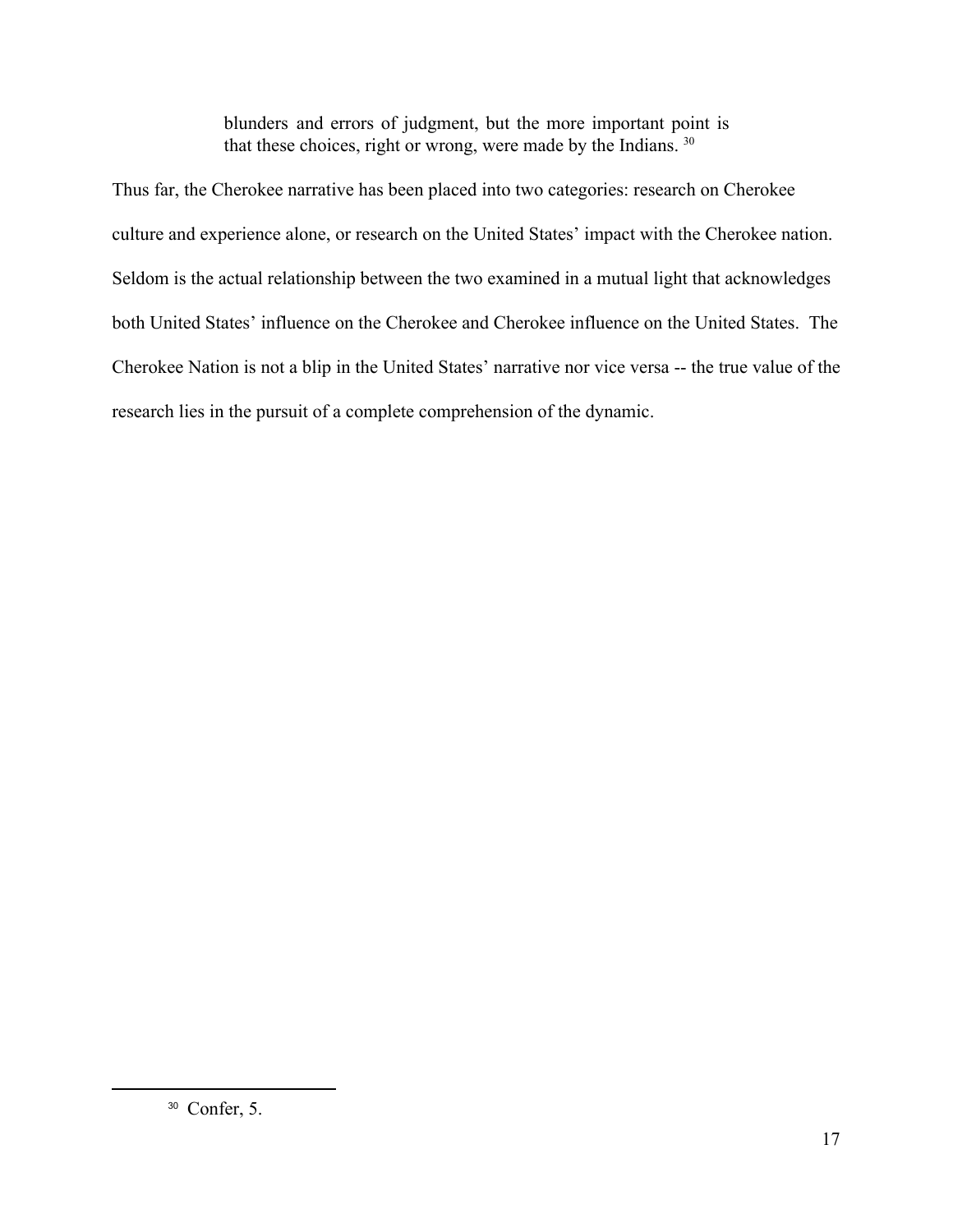## BIBLIOGRAPHY

- Rozema, Vicki. *Footsteps of the Cherokees: a guide to the eastern homelands of the Cherokee Nation*. Winston-Salem, NC: John F. Blair, 2007.
- "A Brief History of the Trail of Tears." About the Nation. Accessed January 12, 2018.
- Hauptman, Laurence M. *Between two fires: American Indians in the Civil War*. New York: Free Press Paperbacks, 1996.
- "The Battle of Horseshoe Bend: Collision of Cultures." National Parks Service. Accessed January 08, 2018.
- "Worcester v. Georgia." LII / Legal Information Institute. Accessed January 08, 2018
- "Cherokee Nation v. Georgia." LII / Legal Information Institute. Accessed January 08, 2018.
- Wilson, Mike. *Broken promises: the U.S. government and Native Americans in the 19th century*. Broomall, PA: Mason Crest Publ., 2003.
- Yarbrough, Fay A. *Race and the Cherokee Nation Sovereignty in the Nineteenth Century*. Jackson: University Pr. of Mississippi, 2013.
- Clampitt, Bradley R. *The Civil War and Reconstruction in Indian Territory,* (Lincoln: University of Nebraska Press), 2015.
- Fogelson, Raymond. *Handbook of North American Indians: Southeast*. Vol. 4. Washington, D.C.: Smithsonian Institution, 2004.
- Johnston, Carolyn Ross. *Cherokee women in crisis: Trail of Tears, Civil War, and allotment, 1838-1907*. University of Alabama Press, 2003
- Shingoose, Myles. *The Civil War Within the Civil War: The Cherokee Nation and the Third Indian Home Guard in the United States Civil War*. Master's thesis, University of Saskatchewan, 2017.